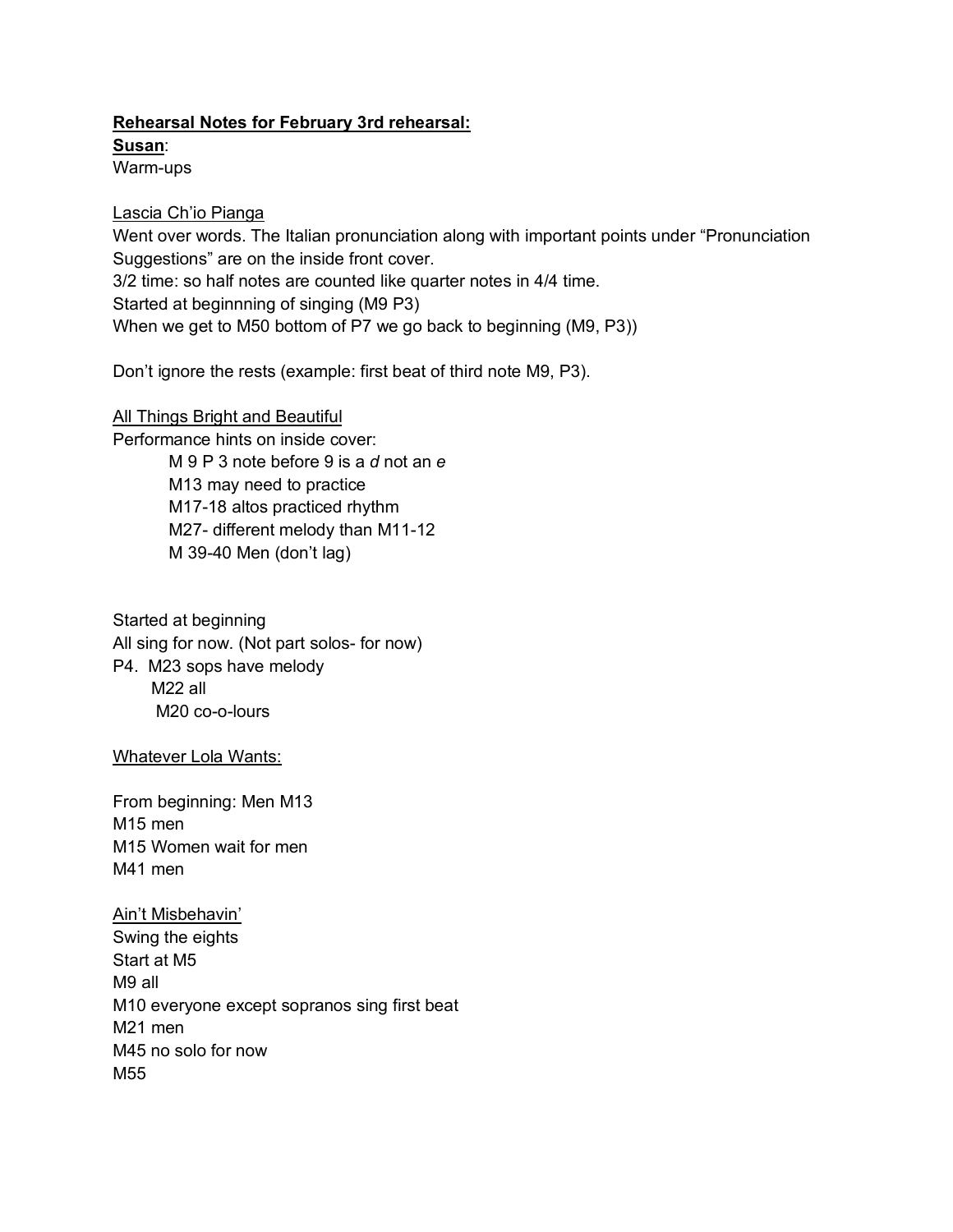Didn't My Lord Deliver Daniel M5 the note for the syllable *de* in *deliver* is an F not a A Straight rhythm M22 practiced Page 8 M 57: go to D.S al Coda p5 M33 Then on P7 M47 go to Coda (P8 M58)

Summertime:

Swing

P 9 M42 *mam* (of *Mammy)* longer - gets the emphasis, not the second syllable.

**Jan Jukkola:**  Welcomed Susan back. Introduced **Carol Rhoads** who wrote the piece, Ode to the Earth for us to perform!

**Carol** directed us in Ode to the Earth:

Explanation: First verse is straight time, slow Second half of second page: swing beat All the way to page 4 : lengthy violin solo P6 repeat to bottom of page 2, repeat for verses 2 and 3 P 4 third time to coda (last page).

Started at the beginning

P3 Letter A Bass part, Then Tenor and Bass P4 women first then men Then all

**Jan**: God Bless America We won't go back to M9, P 3 instead we will go back toM 26, P4 Basses sing with alto Tenors w/ sopranos

All My Trials Alto page 4 top listen first